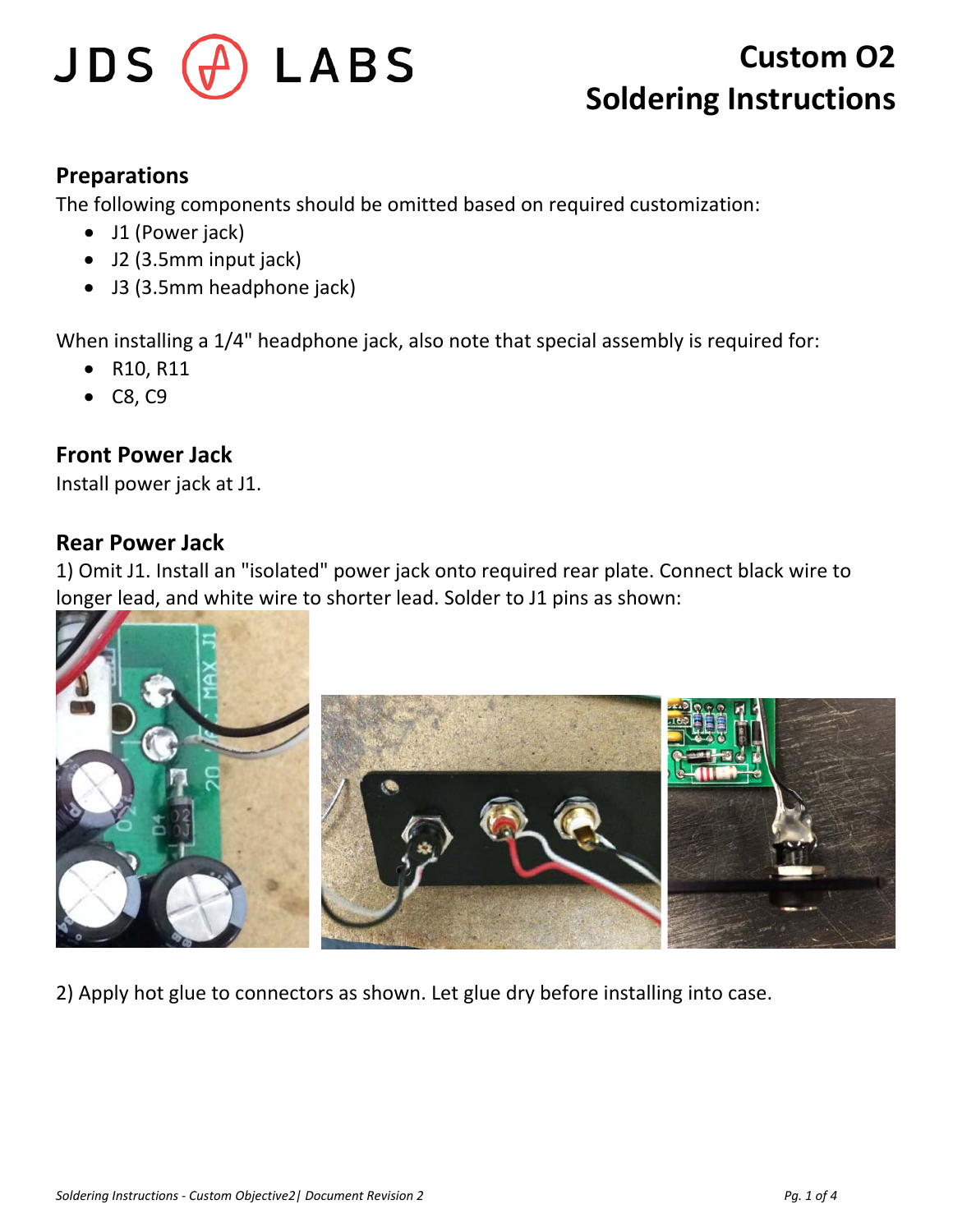## **Standard Headphone Jack**

Install audio jack at J3.

# **1/4in (6.35mm) Headphone Jack**

- 1. Begin by installing resistors **R10** and **R11** on the bottom surface of the PCB.
- 2. Bend leads of capacitors C8 and C9 and cover with heat shrink as shown in *Figure 1*.
- 3. Install **C8 and C9**, then complete remaining assembly of O2+ODAC. Remember to omit J3.



4. Connect about 3" of wire from Neutrik 1/4in headphone jack to P2. Wire as shown below (L = White, Red = Right, Black = Ground):



Attach headphone jack to front plate after completing all other assembly. Black nut is secured by a compression fit. With jack & nut installed on front plate, use table surface to apply pressure to nut. After nut snaps in place, gently rotate 1/4 turn clockwise.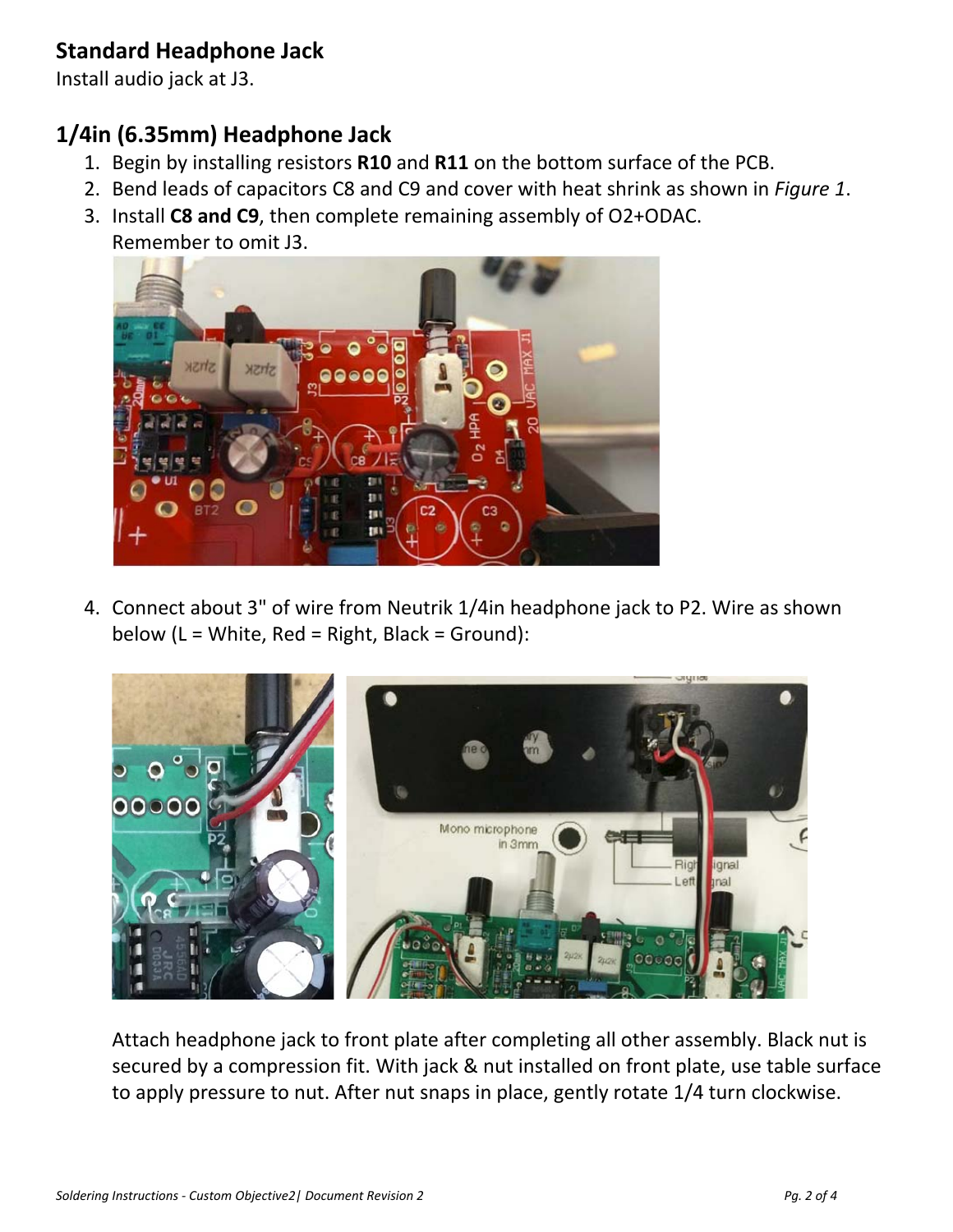## **Standard 3.5mm Input**

Install audio jack at J2.

#### **Rear RCA Input**

- 1. Omit J2.
- 2. Mount RCA jacks with paper washers on required rear plate.
- 3. Connect wires from RCA jacks to empty J2 pins as shown (ignore ODAC...):